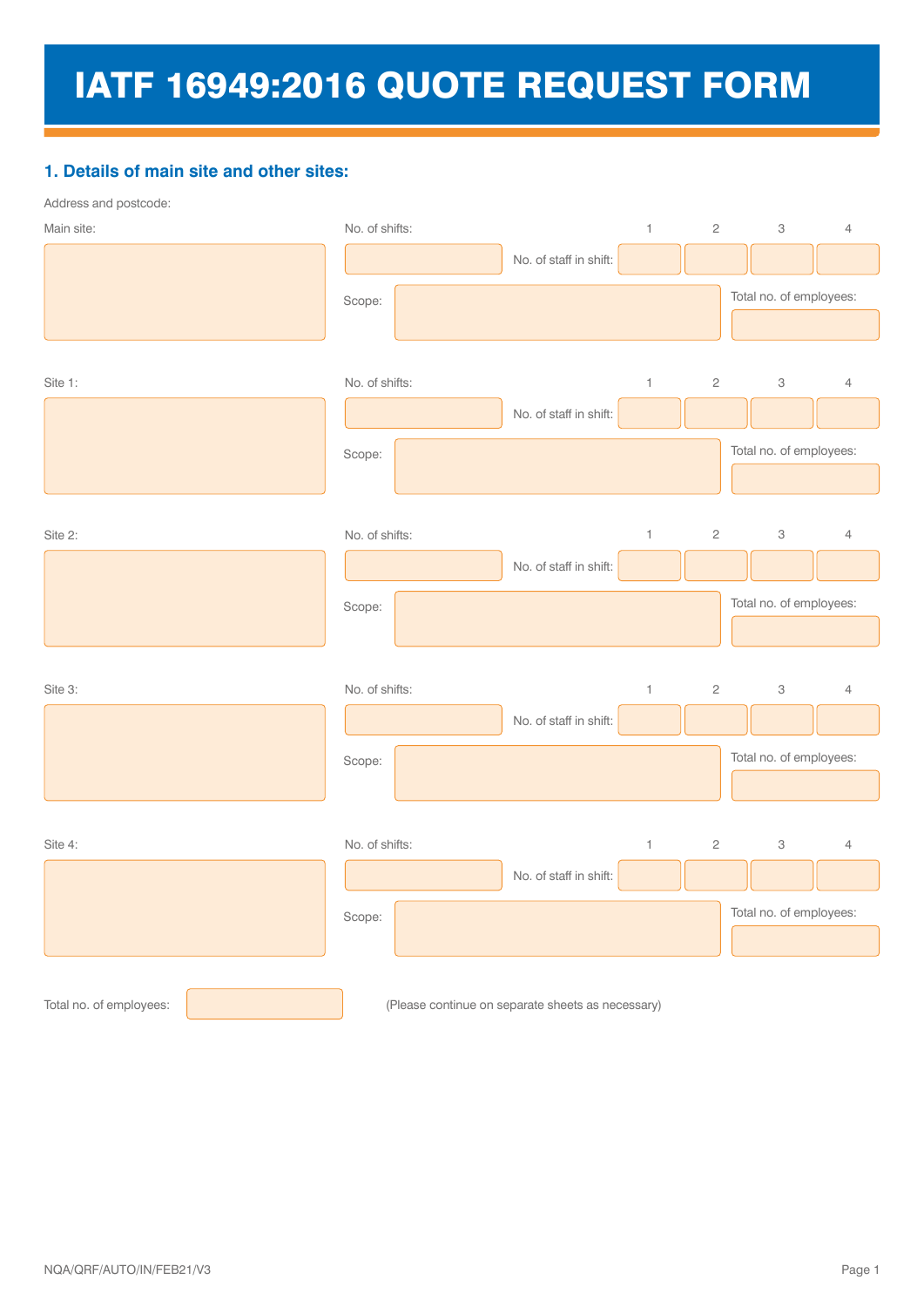# **2. Details of any off-site support locations:**

(i.e. design centre, sales office, warehouse, etc)

|                 | Address and postcode:                    |                                                        |                                                           |                                                                       |                                          |
|-----------------|------------------------------------------|--------------------------------------------------------|-----------------------------------------------------------|-----------------------------------------------------------------------|------------------------------------------|
| Site 1:         |                                          |                                                        | Support function:                                         |                                                                       |                                          |
|                 |                                          |                                                        |                                                           | No. of staff in shift:                                                |                                          |
|                 |                                          |                                                        | No. of shifts:                                            | $\mathbf{2}$<br>3<br>1<br>$\overline{4}$                              | Total no. of employees:                  |
|                 |                                          |                                                        |                                                           |                                                                       |                                          |
|                 |                                          |                                                        |                                                           |                                                                       |                                          |
| Site 2:         |                                          |                                                        | Support function:                                         |                                                                       |                                          |
|                 |                                          |                                                        |                                                           | No. of staff in shift:                                                |                                          |
|                 |                                          |                                                        | No. of shifts:                                            | $\mathbf{2}$<br>3<br>1<br>4                                           | Total no. of employees:                  |
|                 |                                          |                                                        |                                                           |                                                                       |                                          |
|                 |                                          |                                                        |                                                           |                                                                       |                                          |
| Site 3:         |                                          |                                                        | Support function:                                         |                                                                       |                                          |
|                 |                                          |                                                        |                                                           |                                                                       |                                          |
|                 |                                          |                                                        | No. of shifts:                                            | No. of staff in shift:<br>$\mathbf{2}$<br>3<br>1<br>$\overline{4}$    | Total no. of employees:                  |
|                 |                                          |                                                        |                                                           |                                                                       |                                          |
|                 |                                          |                                                        |                                                           |                                                                       |                                          |
| Site 4:         |                                          |                                                        | Support function:                                         |                                                                       |                                          |
|                 |                                          |                                                        |                                                           |                                                                       |                                          |
|                 |                                          |                                                        | No. of shifts:                                            | No. of staff in shift:<br>$\mathbf{2}$<br>3<br>4                      | Total no. of employees:                  |
|                 |                                          |                                                        |                                                           |                                                                       |                                          |
|                 |                                          |                                                        |                                                           |                                                                       |                                          |
| Site 5:         |                                          |                                                        |                                                           |                                                                       |                                          |
|                 |                                          |                                                        | Support function:                                         |                                                                       |                                          |
|                 |                                          |                                                        | No. of shifts:                                            | No. of staff in shift:<br>$\mathbf{2}$<br>3<br>4<br>1                 | Total no. of employees:                  |
|                 |                                          |                                                        |                                                           |                                                                       |                                          |
|                 |                                          |                                                        |                                                           |                                                                       |                                          |
|                 | Total no. of employees:                  |                                                        |                                                           | (Please continue on separate sheets as necessary)                     |                                          |
|                 |                                          |                                                        |                                                           |                                                                       |                                          |
|                 |                                          |                                                        |                                                           | IF YOU ARE TRANSFERRING YOUR IATF 16949 CERTIFICATION PLEASE COMPLETE |                                          |
|                 |                                          |                                                        | <b>QUESTIONS 3 - 12</b>                                   |                                                                       |                                          |
|                 |                                          | 3. Please provide details of your current certificate: |                                                           |                                                                       |                                          |
|                 | Certification Body:                      | IATF certificate number:                               |                                                           | Closing date of your initial audit:                                   | Expiry date of your current certificate: |
|                 |                                          |                                                        |                                                           |                                                                       |                                          |
|                 |                                          |                                                        |                                                           |                                                                       |                                          |
|                 |                                          | 4. What are your set surveillance intervals?           |                                                           |                                                                       |                                          |
|                 |                                          | 5. Are you in any special status conditions?           |                                                           |                                                                       | Yes<br>No                                |
| Details if yes: |                                          |                                                        |                                                           |                                                                       |                                          |
|                 |                                          |                                                        |                                                           |                                                                       |                                          |
|                 |                                          |                                                        | 6. Has your certificate been withdrawn or cancelled?      |                                                                       | Yes<br>No                                |
|                 |                                          |                                                        | 7. Is your certificate currently under suspension status? |                                                                       | Yes<br>No                                |
|                 | If yes, what was the date of suspension? |                                                        |                                                           |                                                                       |                                          |